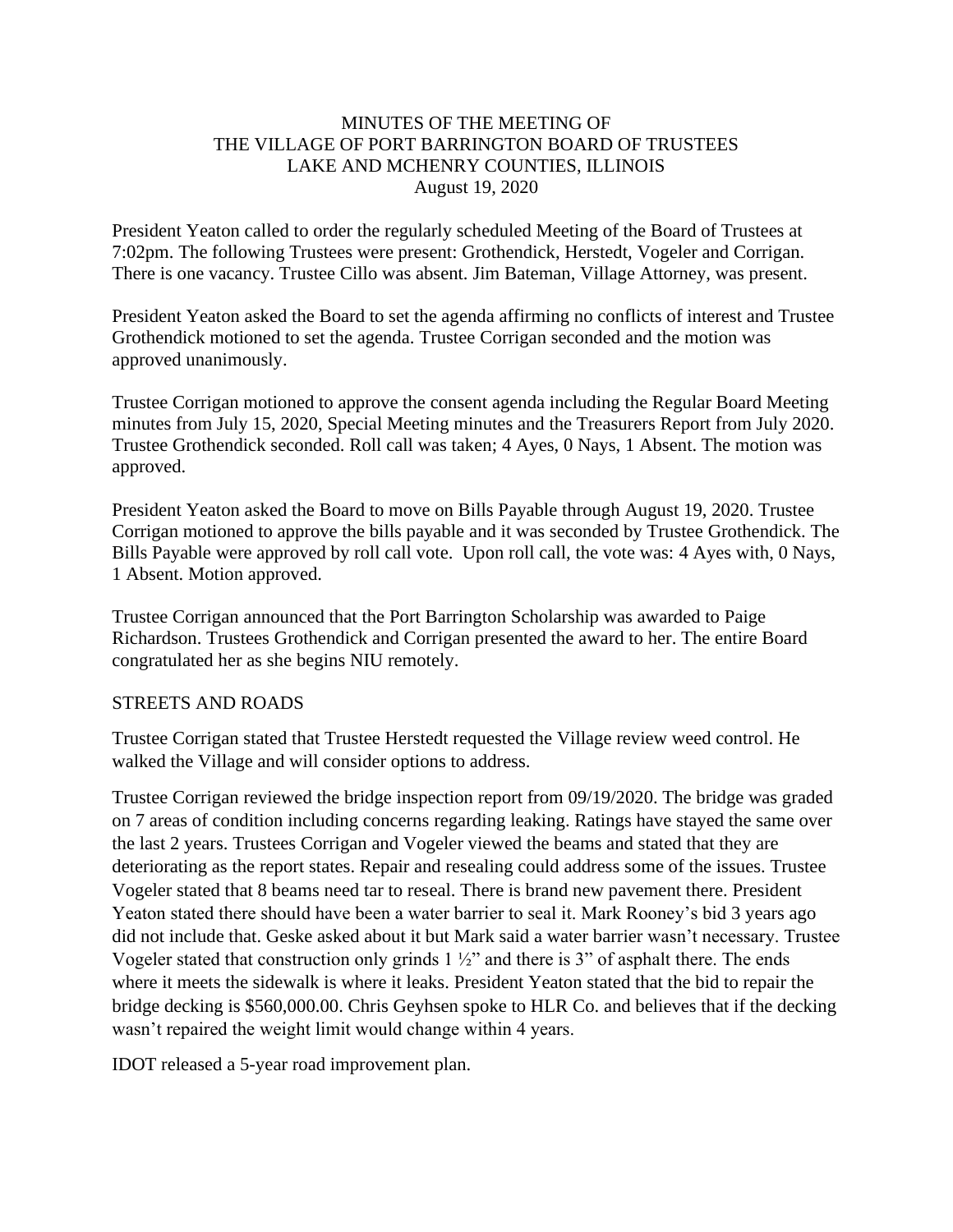2 quotes were received for parking lot paving. Trustee Corrigan stated one quote was for 1 ½" of asphalt and the other was for 3". President Yeaton stated that she negotiated Wharton Contractors to perform the work as soon as possible at 1 1/2" and include sealcoating for \$13,000.00 and \$5,200.00 for driveway approaches at 2". Trustee Corrigan will talk to the bidders again. Trustee Vogeler expressed concern over only 1 ½" of asphalt as it's too thin to last with heavy trucks passing there. Trustee Herstedt asked to know the cost per yard for asphalt so the quotes are more easily compared. There was discussion regarding prevailing wage and assurance that the contractor certifies. President Yeaton stated the Committee Meeting in September would be a Special Meeting to vote and approve a quote.

Trustee Corrigan motioned to approve a quote from Wharton Contractors for \$5,200.00 for 5 driveway approaches with 2" of asphalt. Trustee Vogeler seconded. Roll call was taken: 4 Ayes, 0 Nays, 1 Absent. Motion approved.

\$33,325.00 was received from Rebuild Illinois and could be used for permeable pavers and drain tiles around the parking lot. President Yeaton stated she would rather use it on sidewalk, curb and culvert repair. Trustee Corrigan stated that the State is sending money to each Municipality based on MFT calculations. A payment of \$16,600.00 was received in May and another for the same amount received this month for a total of \$33,325.00 to be used for engineering and construction, but it must be a bondable project. Funds must be deposited in an MFT fund.

Trustee Corrigan is getting pricing for thermoplastic striping for crosswalks. He will look into having the County perform that work.

# HEALTH AND SAFETY

Trustee Grothendick stated he was accumulating ways to collect through the CARES act but want he prefers to collect through Lake County.

President Yeaton stated that Region 4 has had a setback on COVID restrictions. Our region is at a 5.8% rate and climbing.

60 Village residents were without power for 24 hours after the derecho. President Yeaton stated the annual meeting with the Com Ed representative showed that almost all outages are due to tree limbs falling on the lines. Private trees could be the issue. Com Ed will provide that information. A Village Scholarship for trimming trees on private property could be considered where homeowners could apply for assistance to pay for trimming.

# POLICE

Trustee Herstedt stated that complaints were received regarding speeding in Riverwalk. The speed sign will be moved from Center Street there.

President Yeaton stated that adjudication was today.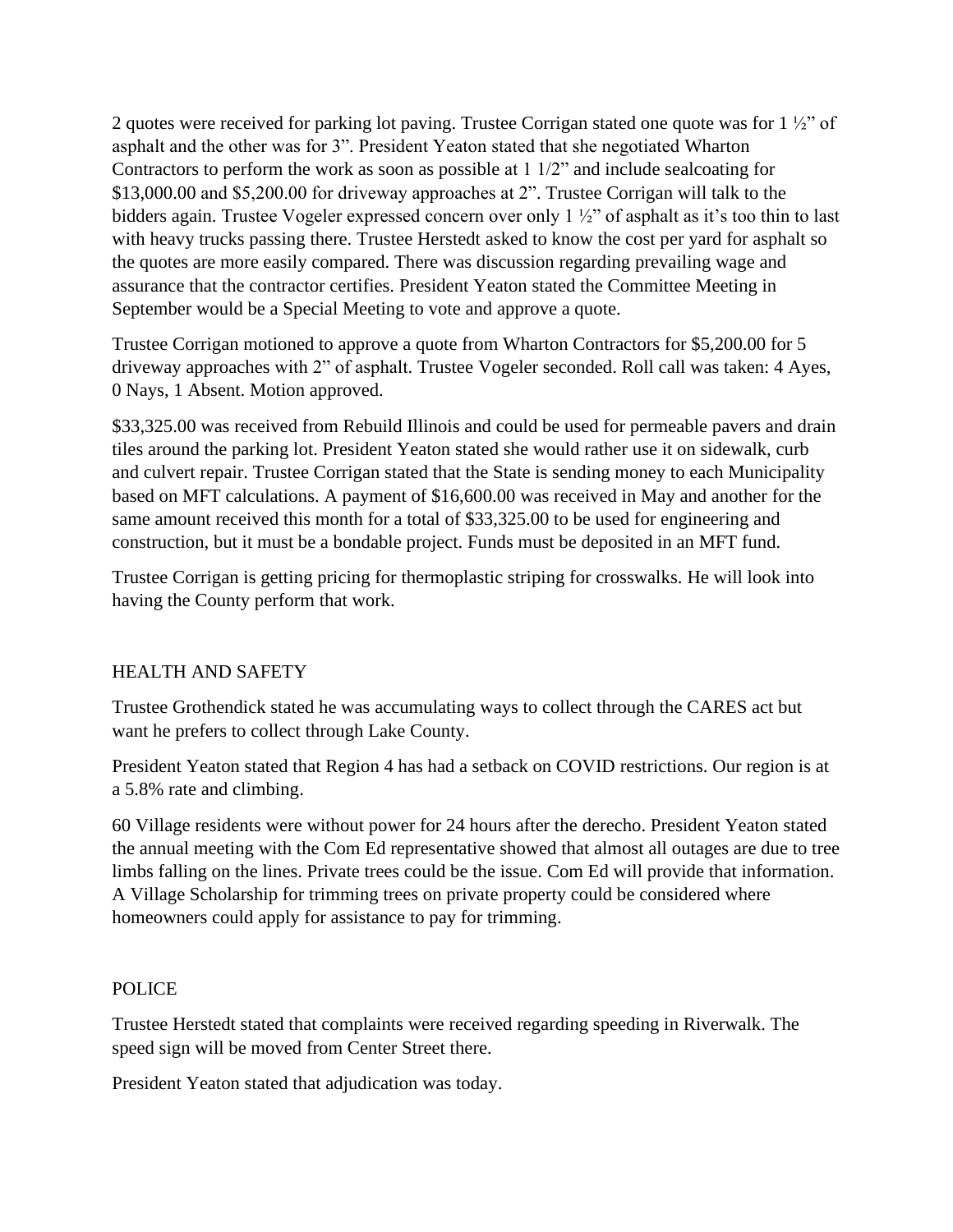Complaints were received regarding road noise on Roberts Road. It is not in the Village jurisdiction.

Wauconda will enforce the new ordinance about blowing grass clippings into the road. There is a \$100.00 fine.

The Lake County contract was sent to Jim Bateman for review due to reduction of hours.

Trustee Herstedt motion to approve the new Lake County Police contract. Trustee Corrigan seconded. Roll call was taken; 4 Ayes, 0 Nays, 1 Absent. Motion approved.

The Village is over 80% for return of the census. Census workers were going door to door. President Yeaton suggested a challenge for neighboring municipalities to exceed 85% with a \$100.00 contribution going to the highest percentage.

# PARKS AND BEACHES

Donna Erfort and Trustee Cillo met with ILM to look at the pond and dead end channel. They suggested a fountain with a generator in the channel. They recommended shoreline stabilization and removal of the cat tails at the pond. A proposal was received for herbicide and algae control and aeration of the pond in the amount of \$6,200.00.

The "It's Our Fox River" day is September 19<sup>th</sup>, 2020. Channel clean-up with kayaks and a demo of sandbagging is planned.

# BEE CITY

President Yeaton had an idea regarding a sunflower seed gardens and would discuss with Jody Thelin.

# **FINANCE**

Trustee Grothendick stated he is reviewing the vehicle tax collection process. He recommended sending to collections or changing the payment method to be part of the County tax bill. Jim Bateman stated that the Village would have to create SSAs to include in County bills. He suggested adding it to the garbage bill.

Trustee Grothendick sent something to each Trustee about budget review.

# BUILDING AND ZONING

Trustee Vogeler stated that the discount for flood insurance from CRS begins in October.

Grant money is available for demolition of flooded properties but the Village missed the grant by just one point.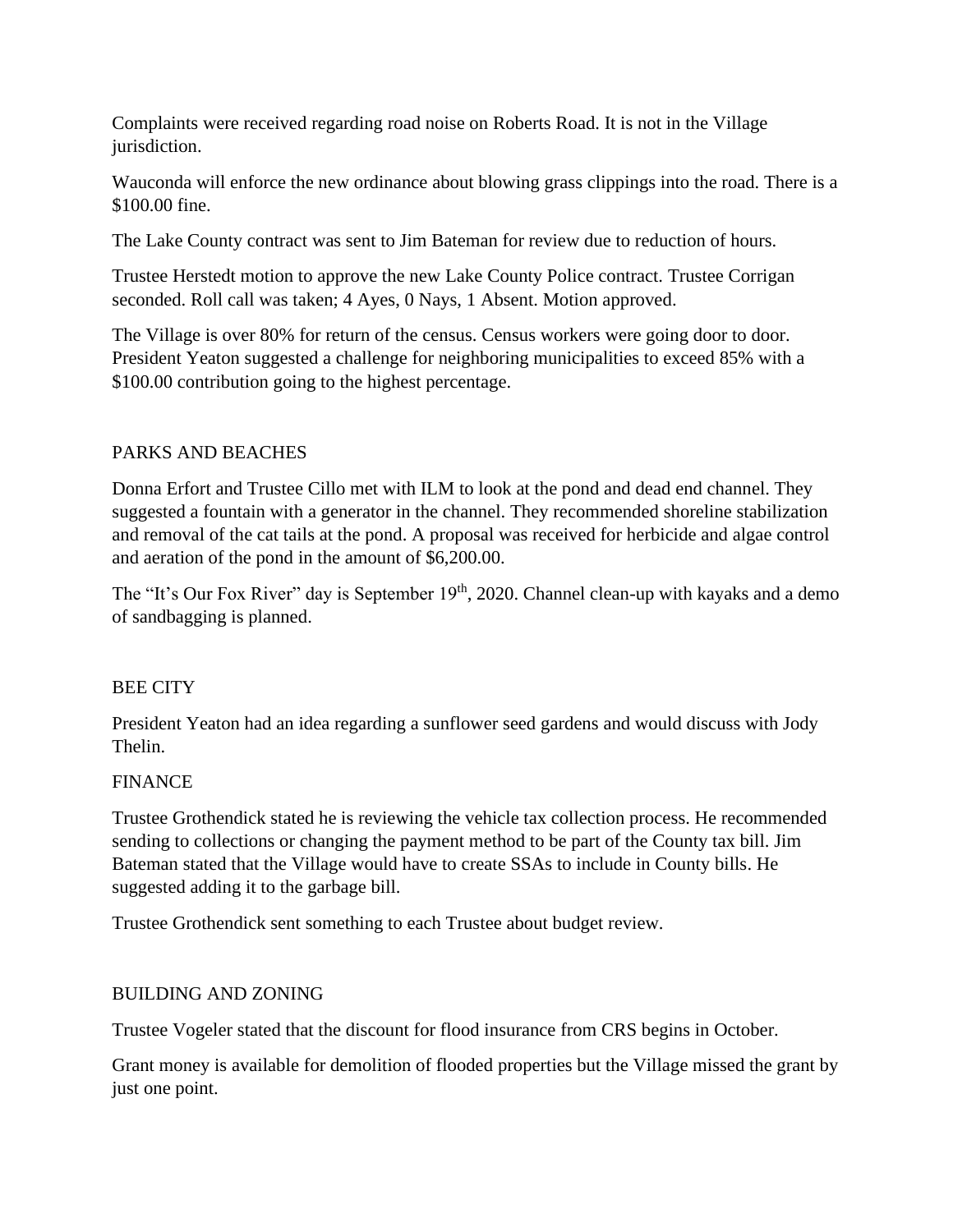215 Eastwood demolition will be in September.

204 Eastwood is a house that was elevated. A permit was issued for a concrete driveway. Trustee Vogeler asked to discuss whether new driveways and patios in floodway should be permeable surfaces. He will research costs.

#### VILLAGE ATTORNEY

Becky Bateman will have a draft of the employee handbook soon.

# ADMINISTRATION

There are 2 applicants for the part time Public Works position.

There is a new chicken application that needs a signature.

IML insurance renewal was submitted. Trustee Vogeler thought the coverage for the Village Hall building and content was too low. Next year coverages will be increased.

# PLANNING COMMISSION

President Yeaton stated that Mike Weiner reported they are working on a recommendation regarding golf carts before the next Board Meeting.

#### VILLAGE PRESIDENT

President Yeaton stated that she spoke to 2 people about the vacant Committee position.

A resident accused Village employees on social media of accepting kick-backs. President Yeaton defined conflicts of interest and abuse of power. Beginning 1/1/2021 all Village Officials must provide a list of service providers used at private residences to verify whether a conflict of interest exists.

All projects must outline proposed budget and completion dates. She suggested Trustee Vogeler outline CRS projects as a template for the process.